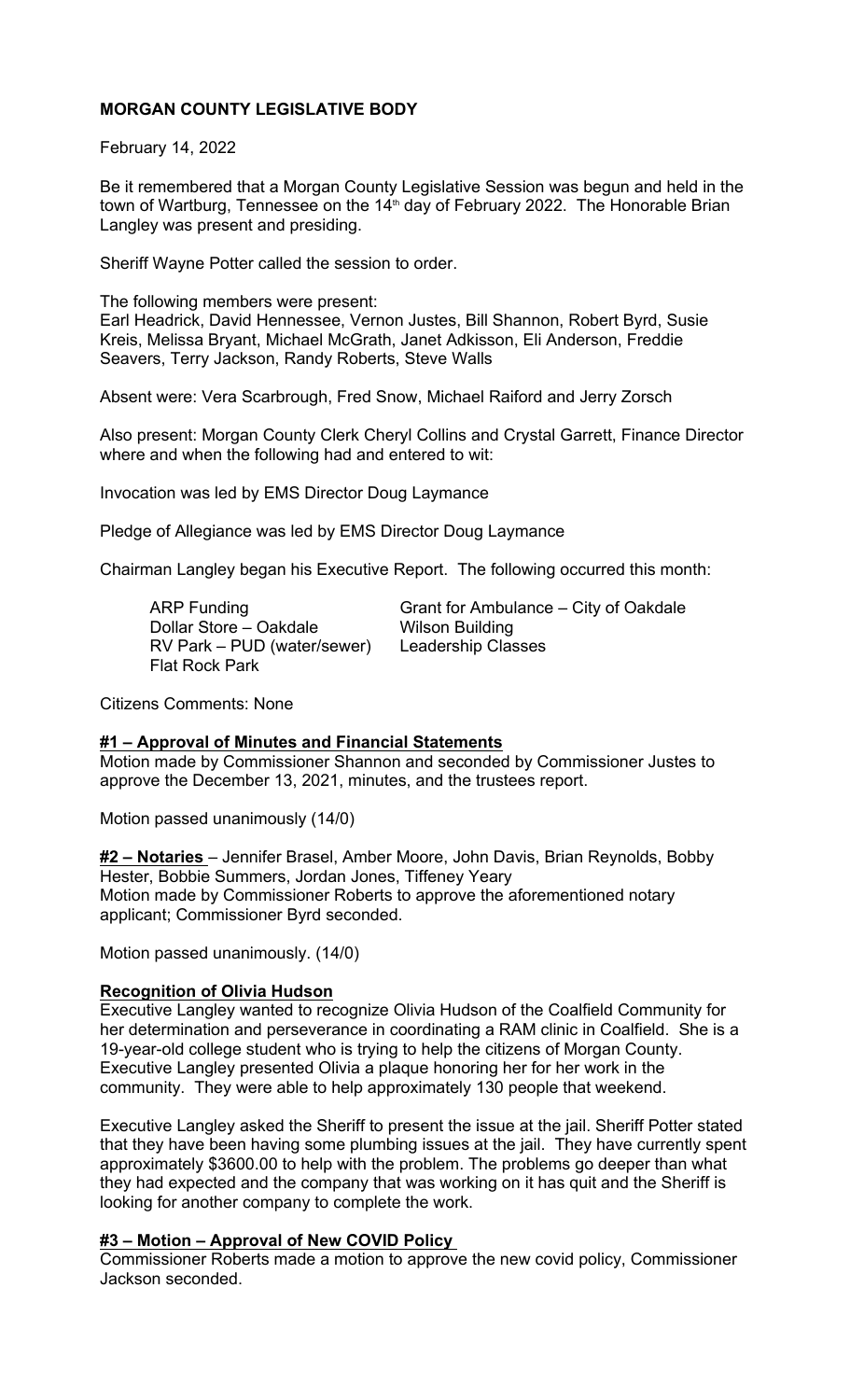Motion passed unanimously. (14/0)

# **#4 – Resolution – Home Grant - US Dept of Housing & Urban Development**

Commissioner Roberts made a motion to approve the applying for the Home Grant, Commissioner Kreis seconded. This is at no cost to the county and will help approximately 8-9 low-income people with housing issues.

Motion passed unanimously. (14/0)

### **#5 – Motion – Approval of Darlene Headrick to Audit Committee**

Commissioner Roberts made a motion to approve Darlene Headrick in the 2<sup>nd</sup> District to the Audit Committee, Commissioner McGrath seconded.

Motion passed unanimously. (14/0)

## **Budget Committee**

**#6 – Motion – Budget Amendment 101-14 – County Clerk**

Commissioner Roberts made a motion to approve budget amendment 101-14 in the amount of \$3,160.00 for postage for new license plates, Commissioner Justes seconded.

Motion passed unanimously. (14/0)

### **#7 – Motion – Budget Amendment 101-15 – Admin of Justice Grants**

Commissioner Roberts made a motion to approve budget amendment 101-15 in the amount of \$10,000.00 for federal grant, Commissioner Bryant seconded.

Motion passed unanimously. (14/0)

#### **#8 – Motion – Budget Amendment 101-16 – Social, Cultural & Rec Projects** Commissioner Roberts made a motion to approve budget amendment 101-16 in the

amount of \$33,168.00 for the public libraries, Commissioner Justes seconded.

Motion passed unanimously. (14/0)

# **#9 – Motion – Budget Amendment 101-18 – Ambulance/EMS**

Commissioner Roberts made a motion to approve budget amendment 101-16 in the amount of \$7,618.95 for insurance recovery, Commissioner Bryant seconded.

Motion passed unanimously. (14/0)

# **#10 – Motion – Budget Amendment 101-19 – Civil Defense**

Commissioner Roberts made a motion to approve budget amendment 101-19 in the amount of \$13,190.59 for ORRCA Salary Supplement, Commissioner Hennessee seconded.

Motion passed unanimously. (14/0)

### **#11 – Motion – Budget Amendment 101-20 – Sheriff's Department**

Commissioner Roberts made a motion to approve budget amendment 101-20 in the amount of \$757.74 for insurance recovery, Commissioner Justes seconded.

Motion passed unanimously. (14/0)

# **#12 – Motion – Budget Amendments #47-55 for BOE**

Commissioner Roberts made a motion to approve the Board of Education budget amendment #47-55, Commissioner Hennessee seconded.

Motion passed unanimously. (14/0)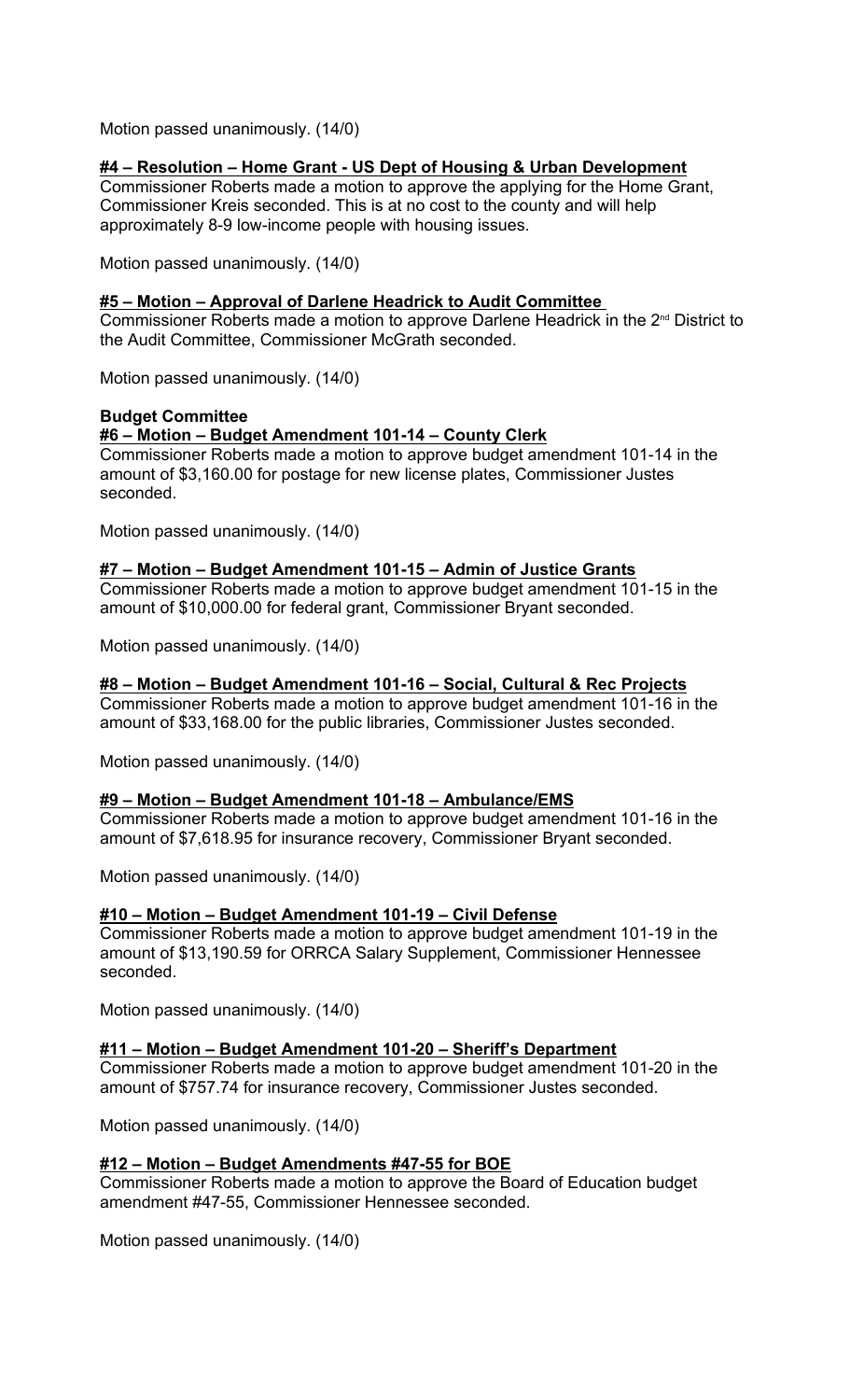# **#13 – Motion – ARP Budget List**

Commissioner Roberts made a motion to approve the first half of the ARP Grant spending of \$2,061,224.95, Commissioner Bryant seconded.

Motion passed unanimously. (14/0)

### **#14 – Motion – Approval of Governor's Grant for 2021-22**

Commissioner Roberts made a motion to approve the spending of the Governor's grant monies for 221-22 in the amount of \$347,942.00, Commissioner Kreis seconded.

Motion passed unanimously. (14/0)

## **#15 – Motion – Approval of ARPA Grant for Libraries**

Commissioner Roberts made a motion to approve the ARPA grant for all Morgan County Libraries – all matches will come from libraries own monies – Commissioner Byrd seconded.

Motion passed unanimously. (14/0)

### **#16 – Motion – Approval of Part-time Person at Circuit Court Clerk Office**

Commissioner Roberts made a motion to approve the hiring of a part-time person in the Circuit Court Clerk's office, Commissioner Byrd seconded.

Motion passed unanimously. (14/0)

### **#17 – Motion – Approval of Billy Catalino to SRO Supervisor and Sargeant**

Commissioner Roberts made a motion to approve the promotion of Billy Catalino to SRO Supervisor and Sargeant with the increase in pay, Commissioner Jackson seconded.

Motion passed unanimously. (14/0)

### **#18 – Motion - Approval of Contract with Flock Group Inc to Provide a License Plate Reader/Camera**

Commissioner Roberts made a motion to approve the contract with Flock Group Inc to provide a license plate reader/camera at a cost of \$2500.00 per year for the first two years. This will not cost the county any additional funds in the initial term. The camera will be at the Hwy 27/62 intersection. Commissioner Justes seconded.

Motion passed unanimously. (14/0)

# **#19 – Motion – Approval of Surplus EMS Generator to Transfer to Recycling**

Commissioner Roberts made a motion to approve the transferring of a surplus generator from EMS to Recycling, Commissioner Justes seconded.

Motion passed unanimously. (14/0)

### **Building Committee**

Commissioner Shannon stated that a Building Committee had meeting on February 7 to discuss jail and ETHRA building. The jail has been pushed back but the ETHRA building needs a roof, flooring, and windows. The estimate for the roof is \$2400.00 and the flooring is \$8000.00, and this is with the inmates installing it. After all estimates are established the building committee will come back to the commission. They also discussed the hanging of the portraits that were hanging in the Courtroom before the renovation.

### **#20 – Motion – Hanging of Portraits in Courthouse**

Commissioner Shannon made a motion to approve the hanging of the Judges and Former Executives portraits in the Courtroom and all other portraits on the 1<sup>st</sup> Floor of Courthouse, Commissioner Walls seconded.

Motion passed unanimously. (14/0)